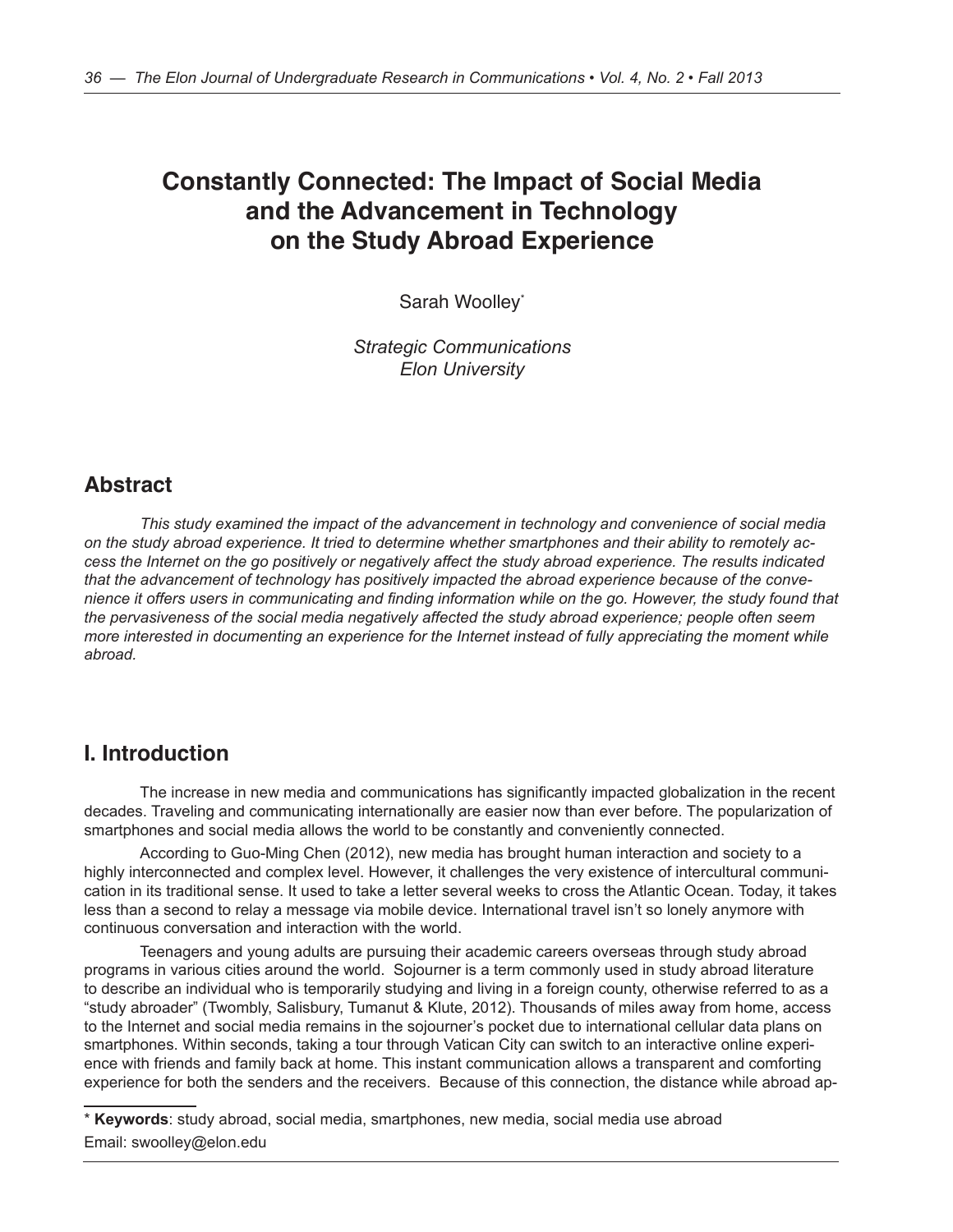pears less intimidating. Through access to new media, friends and families are able to live vicariously through these young sojourners and vice versa.

Studying abroad is a valuable and enriching experience, but it can be easily lost due to the distraction of new media. According to Copeland and Hatcher (2007) this generation has never been more wired, yet so less connected. Zemmels (2012) states that traditional media research views young people as a special group in need of protection from media and especially their potentially negative influences. As early adopters of new digital technologies, young people tend to be at the forefront of new media interaction, thus shaping it through their practices.

This paper tried to answer questions: What impact does the adoption of social media and smartphones has on the study abroad experience? Why do students abroad feel the need to be constantly connected?

## **II. Literature Review**

There has not been much academic research on the effect of modern technology and social media on the study abroad experience. Therefore, it is worthwhile to examine the study abroad phenomenon in relation to the recent advancement in digital technologies and the popularization of social media. The globalization of technology has enabled digital users to access and upload information immediately, thus resulting in a constant connectivity among users.

#### *The Study Abroad Phenomenon*

Because this study looks at the impact of social media and new technologies on the study abroad experience, it is necessary to first understand why students study abroad. By providing students the opportunity to earn course credits in another country, study abroad programs have positioned themselves as institutional activities on college and university campuses across America (Twombly et al., 2013). Although prevalent today, the idea of earning an education in another country is far from new; students have been studying abroad for centuries. In colonial times, there were few colleges in America, thus fewer options for higher education. Additional training had to be completed through an apprenticeship or education abroad. In the 1800s, religious programs were created in order to send their students abroad as missionaries to achieve their higher education. Institutions soon understood the impact that students could make as enriched global citizens (Mistretta, 2008).

According to Mistretta (2008), only white wealthy males were able to study abroad prior to the 20th century. The Rhodes Scholarships were established in 1903 to encourage international study for all students, no matter their economic status. The most intelligent students from around the world were invited to study at Oxford University in London, England. After World War II, Senator J. William Fulbright continued to promote international study and research in hopes of building ties between nations and preventing future hostility among nations. The Fulbright program provides scholarships for graduate students and scholars with a desire to study and conduct research abroad (Mistretta, 2008).

By 2008, more than 90% of all colleges and universities in the United States offered study abroad programs. The number of U.S. students studying abroad continues to increase regardless of the fluctuating economy. Between the years of 2010-2011, 271,000 students studied abroad (Twombly et al., 2013).

Study abroad is now a trend in the tourism market (Yu, 2008). However, there is a lack of diversity among those who are able to study abroad. The majority of the U.S. study abroad population is "white, female, young, single, financially comfortable, and without diversity." (Twombly et al., 2013, p. 37). The female to male ratio is 2:1 and this statistic has stayed consistent over time (Twombly et al., 2013).

According to Twombly et al. (2013), students who have studied abroad are more globally aware and academically driven. "To continue to compete successfully in a global economy and to maintain our role as a world leader, the United States needs to ensure that its citizens develop a broad understanding of the world, proficiency in other languages, and knowledge of other cultures," said Bill Clinton (p. 23) in 2001. Those who study abroad value intercultural interaction as part of their college education. Students who express interest in improving their understanding of other cultures and countries are twice as likely to study abroad as those who do not. Improving one's foreign language skills, exposure to diversity, and cultural understanding are all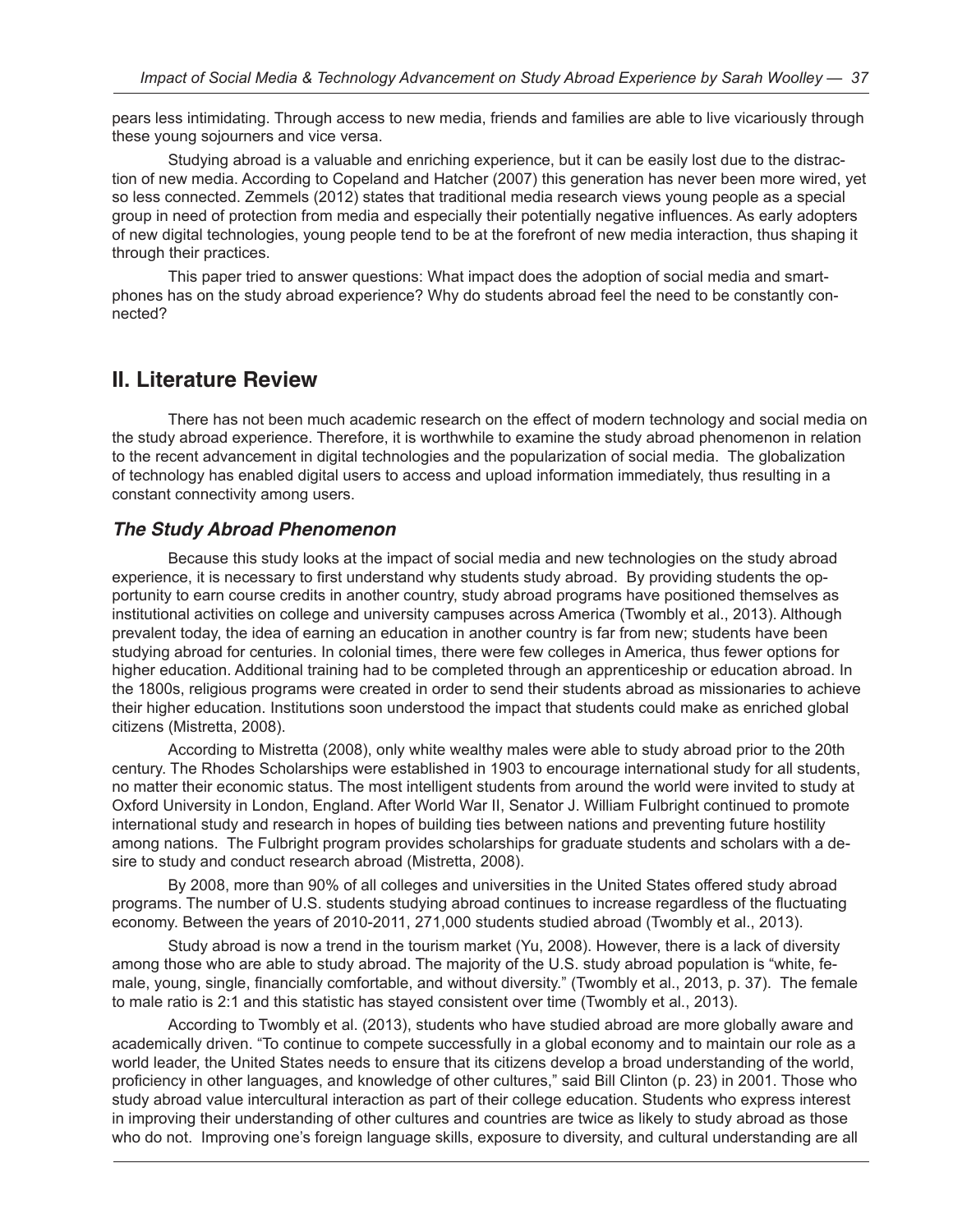motivations for students to study abroad (Twombly et al., 2013).

In order to examine the effect of the study abroad experience, a case study was performed on eight former participants from Buffalo State College that spent a semester in Siena, Italy between the years of 1962 and 1991. Through in-person interviews, the study showed that there are varying effects of study abroad. While abroad, students are exposed to new learning and experiences, which can have life-changing effects on the individual. Furthermore, students learn more by becoming involved and engaging themselves in the culture around them. The stronger the involvement or effort, the more the student will learn; thus, the larger the effect will be (Mistretta, 2008).

According to Twombly et al (2013), a number of positive outcomes result from participating in studying abroad. Research supports that studying abroad improves retention and academic performance. The experience broadens the students' horizons by helping them learn the language and immerse themselves in the culture. It deepens the student's openness to diversity and assists them in developing into adulthood.

#### *New Media and Digital Technologies*

Young people are innovative leaders when it comes to new media interaction, Zemmels (2012) stated. Media formats have transformed into a mobile phenomenon, including personal computers, cellular phones, tablets, etc. International data plans and wireless mobile connectivity allow telephone and Internet access anywhere (Zemmels, 2012).

Access to excellent mobile service is available all around the world. Cell phones with simple features, such as calling and texting, allow users to work and play on the Internet. Smartphones, such as iPhones, BlackBerrys and Androids, have enabled users to roam the world while staying in touch with anyone at almost any time. In 2009, sales of smartphones were up by 70% in North America (Levinson, 2012).

According to Chen (2012), innovations in digital media continue to change the way we think, act and live. New media has taken communication to a higher interconnected and complex level. Mobile access allows communication to be readily available and convenient. The users are in control of what is viewed and shared. This freedom empowers the process of human communication (Chen, 2012). Users are free of the "the constraints of physical proximity and spatial immobility" (Buckingham, 2008, p. 147). By increasing both the amount and quality of interpersonal communications, these interconnected devices are able to make communication faster and easier (Adler et al., 2012).

In relation to study abroad, Huesca (2013) believes that new communication technologies take time away from indulging in the local culture. Levinson believes that "humans are inherently multitasking organisms" and perceive new media to be an extension of our lives (p. 20). Smartphones satisfy the human need to have any information at any time or place.

Levinson (2012) states:

The fact that you can disseminate whatever information you please, to whatever portion of the world you like, from your smartphone, iPad, or any other mobile web-connecting device at hand, means that your access to the world, and its access to you is as much a part of you, as close at hand, as your hand itself" (p. 29)

#### *Applying Social Networking Sites to Abroad Experience*

Decades ago, face-to-face communication was essential in maintaining most personal relationships. However, according to Adler, Rosenfeld, and Proctor (2012), proximity isn't a requirement anymore. Personal relationships can now be maintained through the Internet and social media on any mobile device. Social media collectively describes all the channels that make online personal communications possible. From sending a text message to posting on Facebook, there are endless uses of digital media (Adler et al., 2012). According to Zemmels (2012), since 1997 social networking has established itself as a common method of communication because of its ability to constantly generate new information. More and more individuals have developed an active presence on social networking sites, creating a valuable and universal platform for communication. Social networking sites (SNS) are web-based services that allow individuals to create a profile and create a community through shared connections. These platforms create a culture for sharing creations. Sites such as Facebook, Twitter, etc. have allowed users to build and maintain social connections through creation and distribution of information.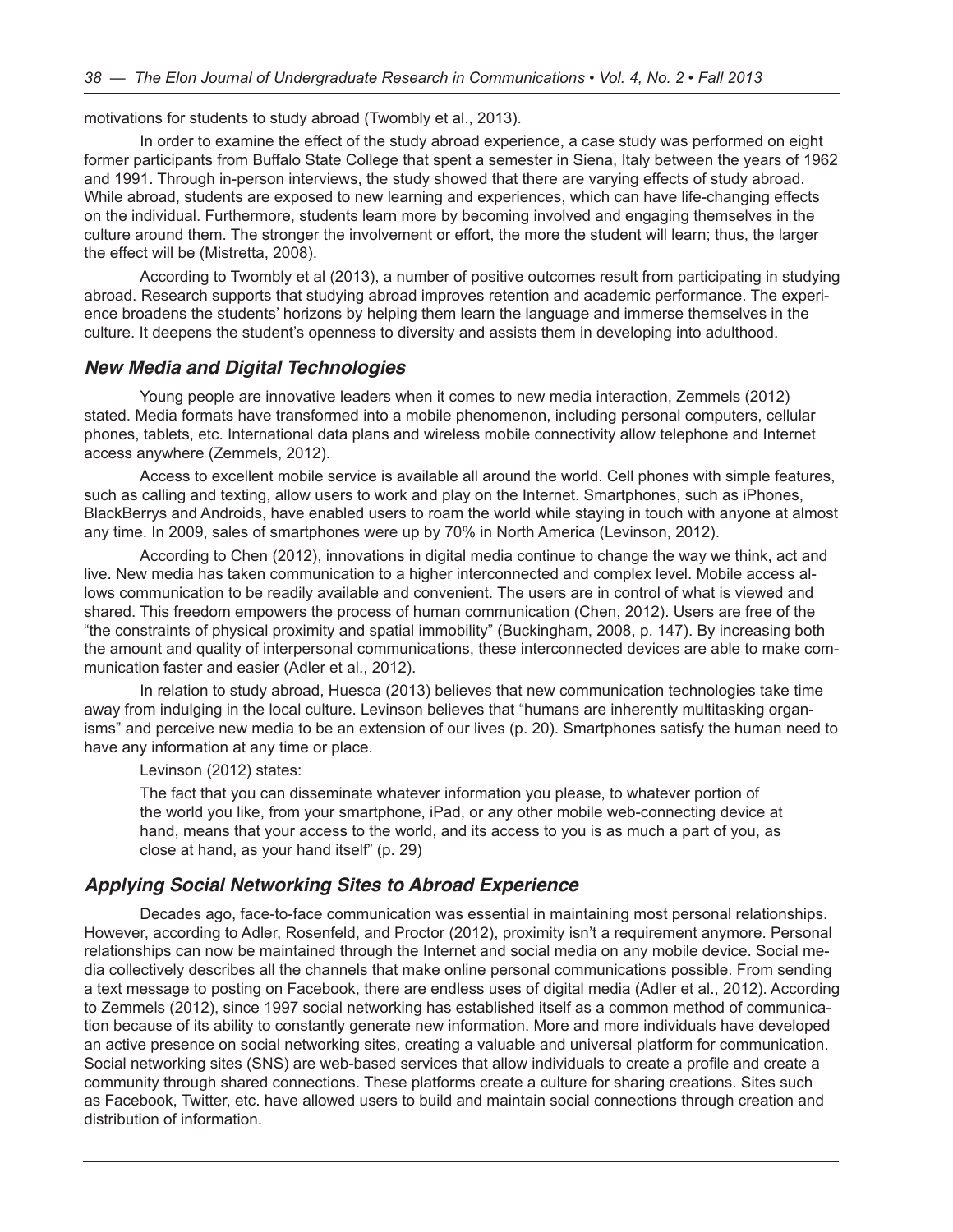Today, a conversation over social media can be compared to going over to a friend's house, or meeting a friend for coffee. This accessibility was not available prior to the Internet-based forms of communication (Zemmels, 2012). At the beginning of 2010, almost 75% of Americans under the age of 20 used social networking sites (Adler et al., 2012). New media technologies have made online communication platforms and immediate international communication possible (Zemmels, 2012).

"Life takes place on screen," wrote Mirzoeff (as cited in Zemmels, 2012, p. 13 ). Social media gives its users a sense of identity and community. Users are able to become active agents in new media environments and produce their own content (Zemmels, 2012). SNSs allow users to maintain connections with friends. "Social voyeurism" is a term used to describe social media users browsing through SNSs and interacting with other users in order to catch up on the goings-on in society (Buckingham, 2008, p. 122).

Through uploading information immediately, the mobile device becomes the key tool for capturing moments, storing information and documenting experiences to relay back home. Access to social media on mobile smartphones represents a "lifeline to self-perception, a means of documenting a social life, expressing preferences, creating networks and sharing experiences" (Buckingham, 2008, p. 158).

Lin, Peng, Kim M., Kim, S., & LaRose (2012) believe that SNSs continue to receive attention for their effects on social capital and psychological well-being. Social capital describes the resources and benefits received from relationships with other people. With the advancement in technology, the ability to gain social capital has transitioned to social media. Used to maintain pre-existing relationships as well as create new ones, social networks have revolutionized the way friends and families connect. Social networks take the place of face-to-face communication. SNSs provide the information and support that sustain relationships during transitions to a new environment. When individuals enter a new environment, such as studying abroad in a new country, they must adopt different social and cultural patterns. Establishing a social network in a new environment is important for adjustment (Lin et al., 2012). According to Hendrickson, Rosen, & Aune (2011), students who study abroad may experience homesickness or discontent, which is why they remain constantly connected to their social networks.

Sojourners are on the move, constantly processing, absorbing and exchanging information. Smartphones make it possible for these students to access and share information independent of physical location. "The mobile is a ubiquitous, pervasive communication device which young people find difficult to be without, whether they like it or hate it, or feel something in between" (Buckingham, 2008, p.146).

Chen (2012) states that this high interaction of online social activity challenges the way reality and personal identity are perceived. According to Buckingham (2008), when talking on the phone or having a text message conversation, the outside world is shut out. Buckingham uses a term, absent presence, to relate the distance created when using technology in a distracting manor. Absent presence is being physically present in one space, but mentally present in another. "Our use or refusal to use social media, says something about us as individuals" (Buckingham, 2008, p. 145).

Based on the literature review, the following three research questions were asked and two hypotheses were established.

RQ1: Why do study abroad students use social networking?

RQ2: How often do study abroad students utilize social networking?

RQ3: If "Life takes place on screen," how does the constant connection to social communities affect the study abroad experience?

H1: The constant connection to social media platforms while abroad benefits students' relationships in home country.

H2: The constant connection to social media platforms while abroad creates distance from the culture of the students' surroundings.

### **III. Methods**

This study examined how new technology and access to social media abroad have impacted the student study abroad experience. The researcher investigated the topic through an online survey and a focus group, which provided well-rounded explanations to research questions.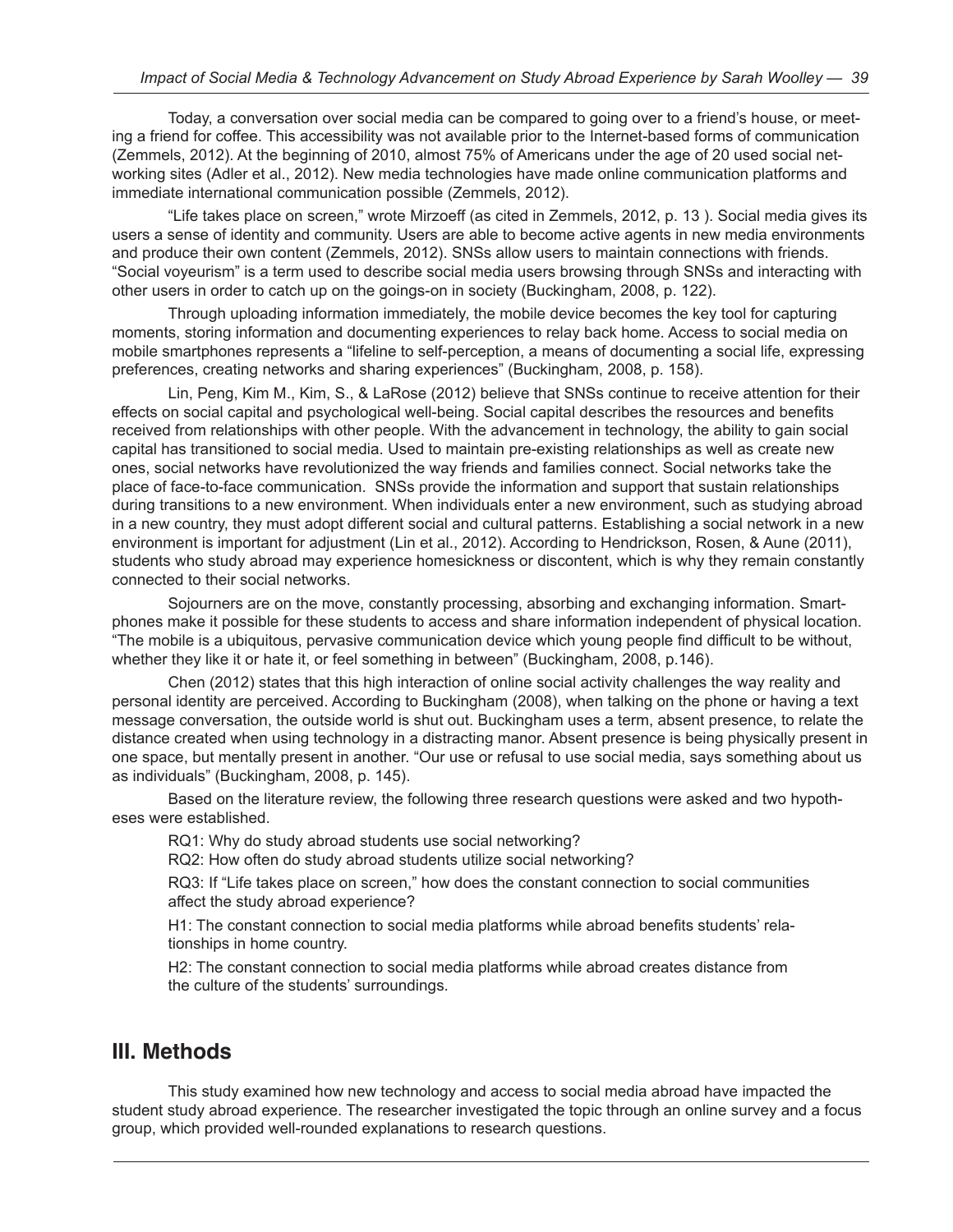In April 2013, 100 people participated in an online survey through SurveyMonkey (surveymonkey. com). The researcher invited all of her Facebook "friends" to complete the survey. Users were able to complete the survey by clicking a link. The survey was directed towards university students that have previously studied abroad. The researcher chose a survey because it enabled the researcher to collect data from a high number of representatives.

The survey included a variety of questions regarding how participants communicated with their friends/family at home, how often participants used social media while abroad and what kind of impact new technologies had on their overall study abroad experience (Refer to Appendix I for survey questions). The participants also had an opportunity to express their opinion on whether or not the advancement in technology and the convenience of social media positively or negatively impacted their abroad experience. These questions will further identify the benefits and setbacks of the use of social media by today's sojourners.

The focus group was conducted in April 2013 with eight Elon University students who have previously studied abroad. The focus group lasted 30 minutes. In order to provide a greater, more in-depth perspective on the use of technology and social media while abroad, the focus group participants were selected from different groups in terms of their study abroad location and year.

In the focus group, questions were asked about the use of cellphones abroad, Internet access, how the participants utilized social media and the positive/negative impact this had on their study abroad experience (Refer to Appendix II for focus group questions). The researcher chose to do focus a group in order to receive personal opinions, stories and experiences from previous study abroad students. The focus group also gave participants an opportunity to answer open-ended questions about important/unimportant aspects of new technology and social media during the study abroad experience.

### **IV. Findings and Discussion**

The goal of this study was to assess the impact that social media and advancement in technology have on the study abroad experience. Questions in the survey and the focus group gathered specific information about the respondents and their relationship with technology and social media while studying abroad in a foreign country.

### *Demographic Information*

Survey participants were recruited from former study abroad students through a snowball sampling technique to reach various age groups. A total of 100 respondents participated in an anonymous survey. The majority (88%) of the participants were female. Only 12% were male, reflecting the national trend of women representing the majority of the study abroad population (Twombly et al., 2013). Thirty-nine percent of the respondents were 21 years old and another 39% were 22 years old. This data shows that majority of students do not study abroad until they are in their early twenties.

The participants of the focus group consisted of eight senior Elon students that had studied abroad in the past: three males and five females. Their answers and opinions provided further insight into the implications of student's use of social media and digital technology while studying abroad.

#### *Cellular Devices Abroad*

Eighty-six percent of the survey participants owned a cellphone while overseas. Of those that owned a cellphone abroad, 42% owned smartphones that had access to the Internet and social media. Those without smartphones used basic devices that offered only calling and text messaging capabilities.

Regarding the question "How much time did you use your phone each day?" the majority (73%) of the survey respondents said they used their cellphone less than 30 minutes a day. While 13% said they used it one to less than two hours a day, followed by 11% for 30 to less than 60 minutes a day, and 3% for two to less than four hours a day. This information is significant because it shows that the majority of students kept their phone usage to a minimum each day. This included phone calls, text messaging or any other amenities their phones offered.

Of those who had access to the Internet and social media on their cellphone, a sweeping majority of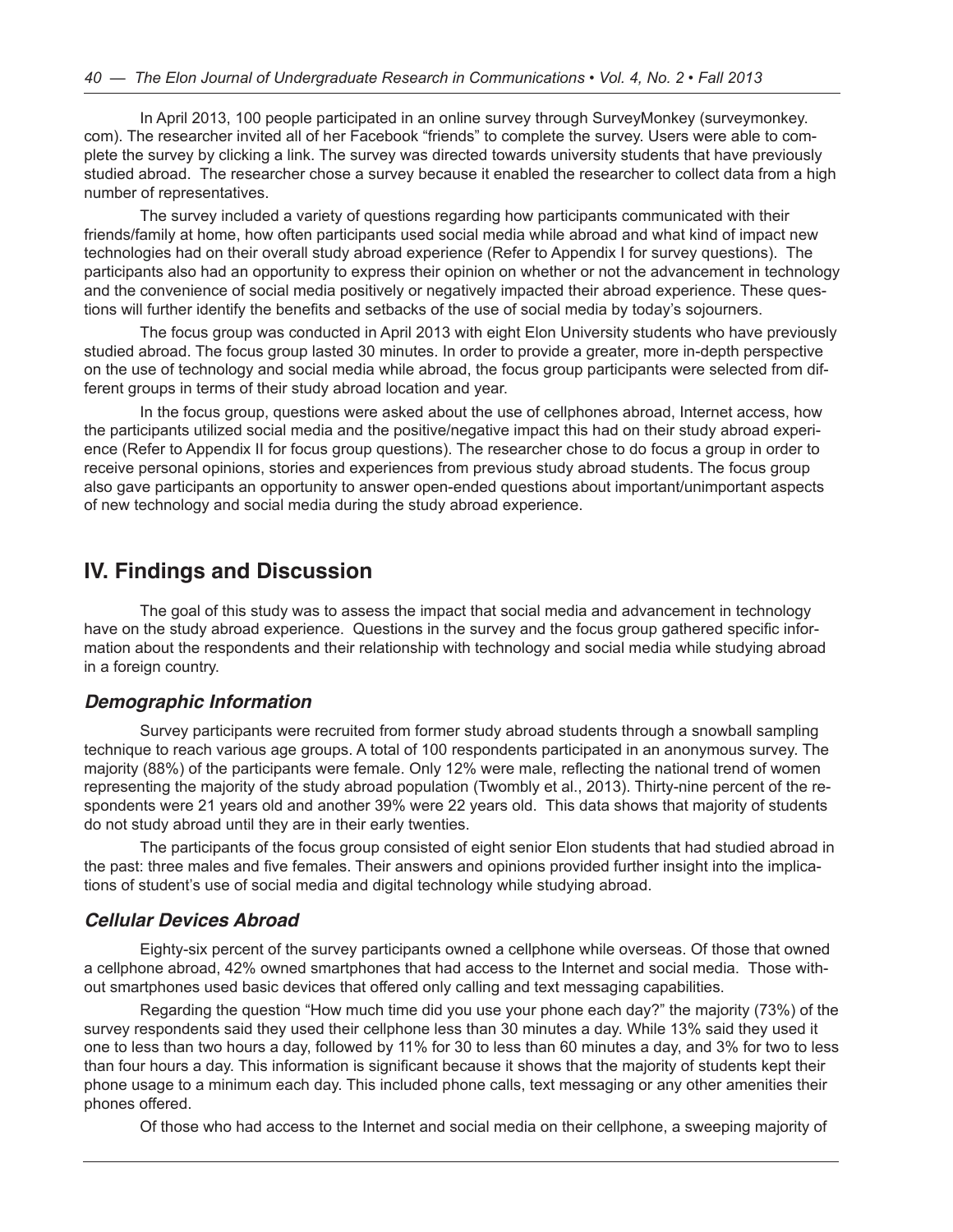them studied abroad in 2012 or 2013. This is significant because it shows that smartphones and international data plans are growing more convenient and accessible with each passing year. In fact, according to the survey, 75% of the student that studied abroad in 2013 brought a smartphone with them overseas.

### *Communication and Social Media Use*

When asked "How much time did you spend on social media daily?" the majority (62%) of the survey respondents answered that they spent less than 60 minutes a day on social media. Twenty-three percent spent one to less than two hours on social media. Twelve percent spent two to less than four hours a day on social media and 3% spent four or more hours on social media a day. These responses indicated that a vast majority of the participants spent less than an hour on social media daily.

Sixty-two percent of the participants communicated with family and friends in the United States two to six times a week. Thirty-one percent communicated with their family and friends at least once a day and 7% communicated with their family and friends once every two or three weeks. The majority of the students were in contact with their friends and family on a daily basis. This exemplifies the convenience and accessibility that the advancement in technology has brought to international communication.

In order to gain a perspective on the mobile accessibility of cellular devices, the participants were asked, "Did you ever utilize social media while walking around a city abroad? For example, uploading a picture to Facebook while in a museum or sending a tweet or a text message while sightseeing?" The majority (78%) of the survey respondents said they did not have access to the Internet and/or social media while on the go. However, 22% did utilize social media while walking around a city abroad.

The thirteen participants that did utilize social media on the go said that it enhanced their experience. They were able to sustain their relationships via social media. Students enjoyed the ability to communicate with their loved ones in America as things were occurring. The Internet was also a valuable resource for guidance and information, especially in a foreign city. One participant stated, "It enhanced my cultural experience. I liked to share messages and photos with my friends and family as it was all happening." Along the same lines, a participant wrote, "People were interested in what I was doing and where I was, so I would then go into detail about what I was uploading or posting. It really made me realize how lucky I was to be seeing these things." As Lin et al. (2012) stated, these responses supported that with the rise in digital technologies, students were able to gain social capital and sense of identity through social media communities. Students are able to access the Internet, get their questions answered and find local spots to visit. Additionally, students believed they "felt safer" knowing they had access to calls and information at any given time.

However, 11 students believed mobile access to the Internet and social media hindered their cultural experience, saying, "I wish I hadn't had such easy access to free Internet." Students felt they were too focused on updating their social media sites instead of focusing on the world around them. "If you are constantly using your phone/social media and not experiencing the sites, you are living less in the moment," said one participant. According to Twombly et al. (2013), students study abroad to develop an understanding of the world, a proficiency in other languages, and knowledge of other cultures. However, these objectives cannot be met if students allow technologies and social media to interfere, thus creating absent presence (Buckingham, 2008). As a witness to such behavior, one student said, "It bothered me that other people were using their smartphones and Facebook while we were visiting historical sites." This remark signifies the extensiveness of such actions. Not only does it distract the user from their education and their immersion with the surrounding culture, but it also disturbs learning and immersion for bystanders as well.

Embarking on a new idea, one participant in the focus group added, "I think that people use social media in terms of jealousy; social media gives them a platform to show the world all the fun they're having." People are *"over-sharers"* when it comes to social media. In today's world, people are becoming active agents on social media. This insight gives reasoning behind the sojourner's need to keep their online communities up-to-date by consistently uploading statuses and photos in a timely manner. Because other online users are able to view, comment and share the sojourner's study abroad information, it can be used as a promotional device. Their pictures, blogs, etc. can positively influence other students to study abroad.

Those users who did not have mobile access to the Internet and social media on their phones believed that no access had a positive effect on their experience. "Not having social media meant I spent more time with others which led to deep and meaningful conversations," stated one participant. Enlightened by the world around them, sojourners are able to soak in their surroundings and hold intellectual conversations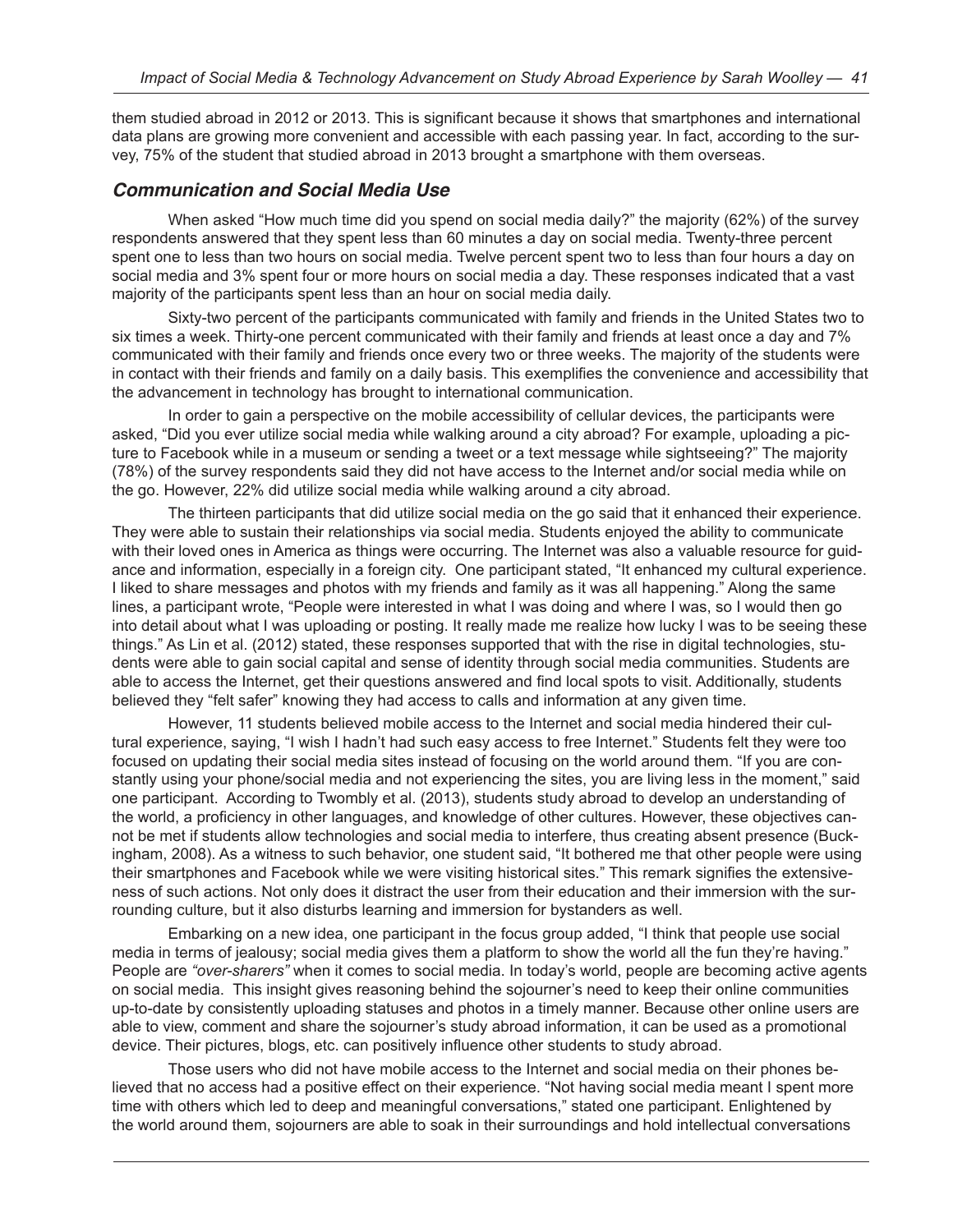without any digital distractions. "I didn't have access to the Internet or social media while walking around. This greatly helped my experience because I was living in the moment, not online," said one survey respondent. Study abroaders value intercultural interaction, and distancing themselves from technology allows for more learning opportunities and cultural immersion (Twombly et al., 2013).

#### *Impact of Technology and Social Media*

When asked whether the advancement in technology and the convenience of social media had an overall positive or negative impact on their study abroad experience, 47% percent of the survey respondents answered "positively" and 38% answered "negatively." Seven percent reported technology and social media had both negatively and positively impacted their abroad experience. The answers to this question assessed the participant's personal perception of the impact of technology on their study abroad experience.

Of the 47% that answered positively, there was a resounding appreciation for the Internet's ability to connect the sojourner to their loved ones at home and friends abroad in a quick and easy fashion. Students embraced the international access and immediate communication. Not only did it allow easy communication, but also aided in day-to-day needs. For example, one student wrote, "We were able to utilize maps, find directions, and look up good restaurants and sights to see." Those with smartphones were able to constantly keep their families up-to-date on their whereabouts. "It was nice to have that option to let my family know I was okay. It kept my parents from worrying too much." A number of students were able to keep blogs to inform friends and family about their activities abroad. "Now you can share everything you see in such a short manner of time, in a way that is fun to engage in," said one student. All in all, these students believed that having access to the Internet and social media positively impacted their study abroad experience and made it easier to adjust to a new culture. Whether it was for their benefit, or for the benefit of those back home, there was an abundant source of dependency on their technological devices.

The students made it clear that utilizing the Internet and social media can have its perks, as long as it is used sparingly. "I wasn't connected all the time. I'd snap pictures during the day and then spend time on social media at night," said one participant in the focus group. By setting time aside each day, students had to make an extra effort not to let technology interfere with their cultural experience.

Contrastingly, 38% of the students believed the advancement in technology and the convenience of social media had a negative impact on the ability for study abroad students to fully immerse themselves into the culture. "People get so preoccupied with staying connected to people back home that they don't fully live in the moment and experience their time abroad to the fullest. Even if they're not looking at it; they're thinking about it. It's always on their mind. It's toxic and distracting," said one participant in the focus group. The distance created through the constant communication through the Internet and social media was a common denominator amongst those who thought negatively of the act. One student said, "Instead of enjoying the experience and fully soaking in what they're seeing, students are wondering what picture they're going to upload next or if someone is going to text them back." Social media enables students to latch onto home; therefore, hindering their ability to further immerse themselves in their surroundings. Students in the focus group and in the survey valued the opportunity for spontaneous exploration while abroad and felt that mobile Internet access seemed artificial and took away from the adventure. "I like that grassroots adventure; Just kind of forging your own way," said one participant in the focus group.

Some students pointed out that the advancement in technology and the convenience of social media both positively and negatively affect the study abroad experience. "Positively in that I didn't feel so far away from home, but negatively in that I probably spent time on social media when I could have been out and about exploring the city and enjoying my time." For those that rely heavily on social media on their mobile devices, this constant distraction can deprive students of getting involved and engaging themselves in the culture around them. The student's indecisiveness embodies the subconscious need for that sense of comfort: the Internet. Students realize it can be distracting, yet they seek to stay connected regardless.

Given the valid reasoning behind the respondent's opinions, it is clear that there are both positive and negative effects of social media and the advancement in technology. The advancement of technology has positively impacted the abroad experience in that it's much more convenient to communicate and find places to go and things to do while on the go. The pervasiveness of social media has negatively affected the experience; people often seem more interested in documenting an experience for the Internet to see instead of fully appreciating the moment as it happens.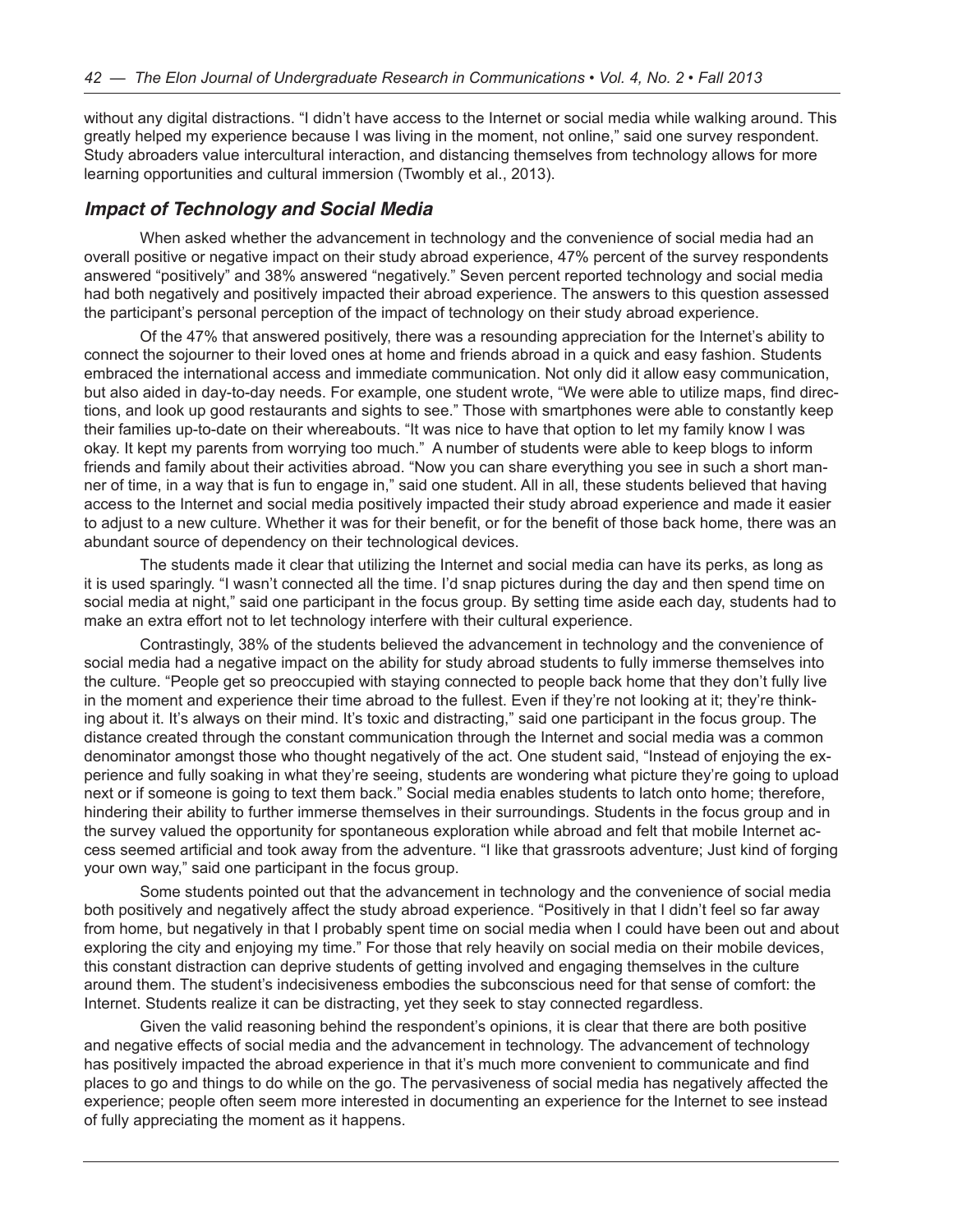# **V. Conclusion**

The study took a critical look at the impact of the advancement in technology and social media on the study abroad experience. Advancement in technology positively impacted the study abroad experience because it is now easier for students to communicate and navigate on the go. However, social media negatively affected the experience; people wanted to remain connected to the online communities, yet their use of media device prevents them from full cultural immersion. The survey and focus group responses demonstrated that study abroaders' need for mobile Internet access (smartphones) is growing due to the constant desire to stay connected. The amount of time spent on social media depended on individual personalities.

This study was limited because of the convenience sample of the survey, which was heavily skewed to women (88%), even though it allowed the researcher to access many of her student organizations and friends in a short amount of time. The same goes for the focus group. As a result, this study should be replicated with a more balanced sample.

The survey was distributed through social media, which garnered highly active social media users as respondents. When replicating this study, researchers should use other methods to include non social media users.

To study this topic further, more research should be done to investigate the increase/decrease in the number of American study abroad students if technology were unavailable while studying abroad. Additionally, assessing how students' Internet usage and cultural immersion while abroad changes each year, may provide insight into how the advancement in technology and social media impacts their overall experience. This could be accomplished by interviewing and creating a case study following a group of current study abroad students in one country for three months and then following another group of study abroad students in the same place a year or two later. The researcher should study and analyze the students' social media activity both in their homes and on the go.

Future sojourners must be informed of the potential negative effects of overusing social media while studying abroad. With an increasing number of students choosing to complete academic courses in foreign countries, more research should be conducted on the effect of technological advancements on the study abroad experience. It is also important to conduct further research on the correlation between personality types versus social media presence. The researcher hopes that this study will lead more people to study and assess the power of social media and its ability to impact the study abroad experience.

# **Acknowledgments**

This author is thankful to Dr. Byung Lee at Elon University for his supervision and advice, without which the article could not be published. The author also appreciates numerous reviewers who have helped revise this article.

# **Bibliography**

- Adler, R., Rosenfeld, L., & Proctor, R. (2012). *Interplay: The process of interpersonal communication*. (12 ed.). Oxford University Press.
- Buckingham, D. (2008). *Youth, identity, and digital media*. Cambridge, Massachusetts: The MIT Press.
- Chen, G. (2012). The impact of new media on intercultural communication in global context. *China Media Research*, *8*(2), Retrieved from http:/www.chinamediaresearch.net

Copeland, D., & Hatcher, A. (2007). *Mass communication in the global age*. (7th ed.). Vision Press.

Hendrickson, B., Rosen , D., & Aune, K. (2011). An analysis of friendship networks, social connectedness, homesickness, and satisfaction levels of international students. *International Journal of Intercultural Relations*, Retrieved from http://www.sciencedirect.com/science/article/pii/S0147176710000799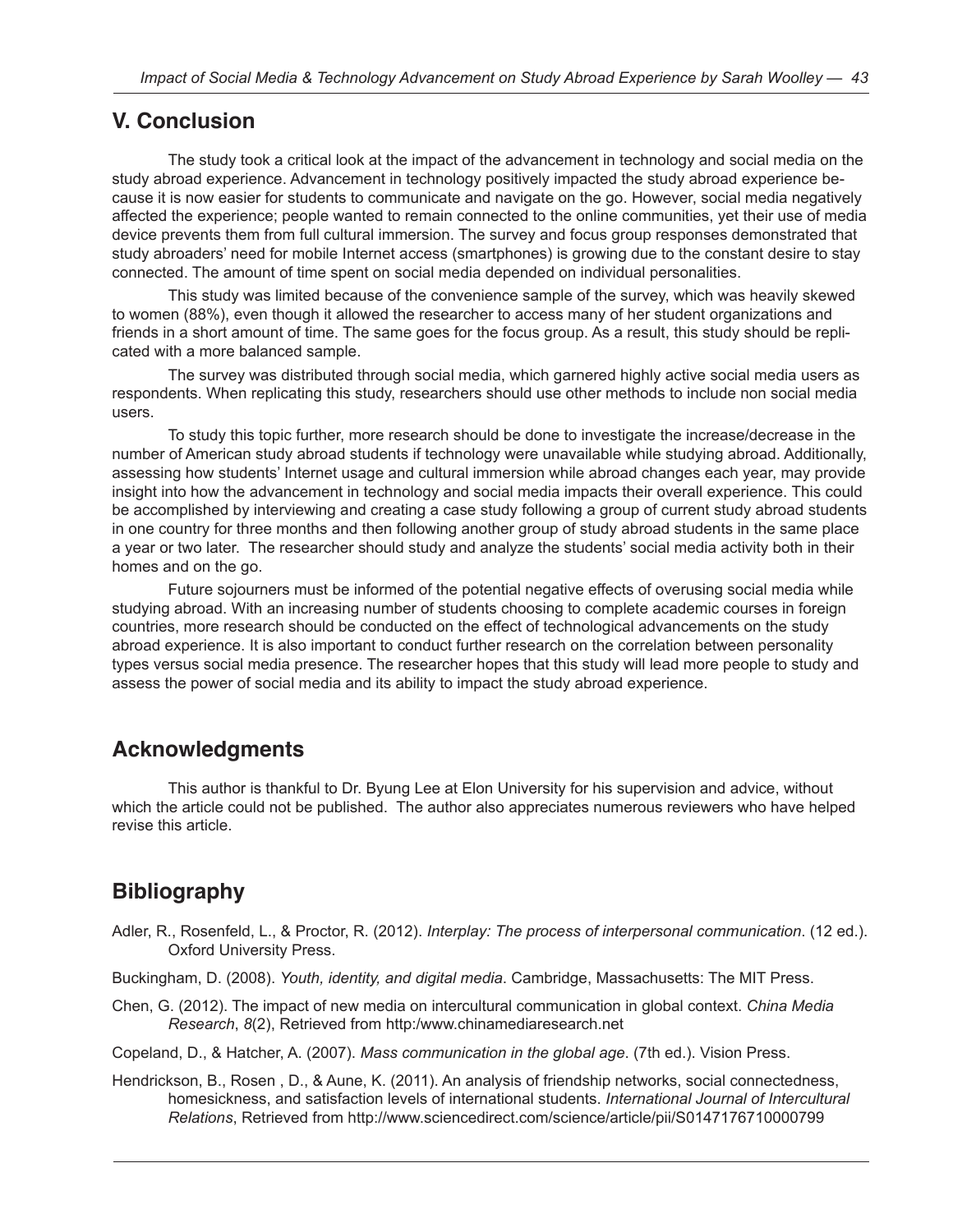- Huesca, R. (2013, January 14). How Facebook can ruin study abroad. *Chronicle of Higher Education*,*59*(19), Retrieved from http://chronicle.com/article/How-Facebook-Can-Ruin-Study/136633/
- Levinson, P. (2013). *New new media*. Boston: Pearson.
- Lin, J., Peng, W., Kim, M., Kim, S. Y., & LaRose, R. (2012). Social networking and adjustments among international students. *New Media & Society*, Retrieved from http://nms.sagepub.com/content/14/3/421. full.pdf html
- Mistretta, W. (2008). *Life-enhancing: An exploration of the long-term effects of study abroad*. ProQuest. Retrieved from http://search.proquest.com/docview/304406369/13CB1AD923770281E36/3?account id=10730
- Twombly, S., Salisbury, M., Tumanut, S., & Klute, P. (2012). *Study abroad in the new global century: Renewing the promise, refining the purpose*. San Francisco, California: Wiley Subscription Services.
- Yu, H. (2008). *An examination of the effects of participation in a college study abroad program*. ProQuest*.*  Retrieved from http://search.proquest.com/docview/304495438/abstract/13DE0394FE717530A4C/1? accountid=10730
- Zemmels, D. (2012). Youth and new media: Studying identity and meaning in an evolving media environment. *Communication Research Trends*, *31*(4), Retrieved from http://ehis.ebscohost.com/ehost/pdfviewer/pdfviewer?vid=3&sid=ade45700-4f28-4d9a-8958-04d30bafec1e@sessionmgr13&hid=2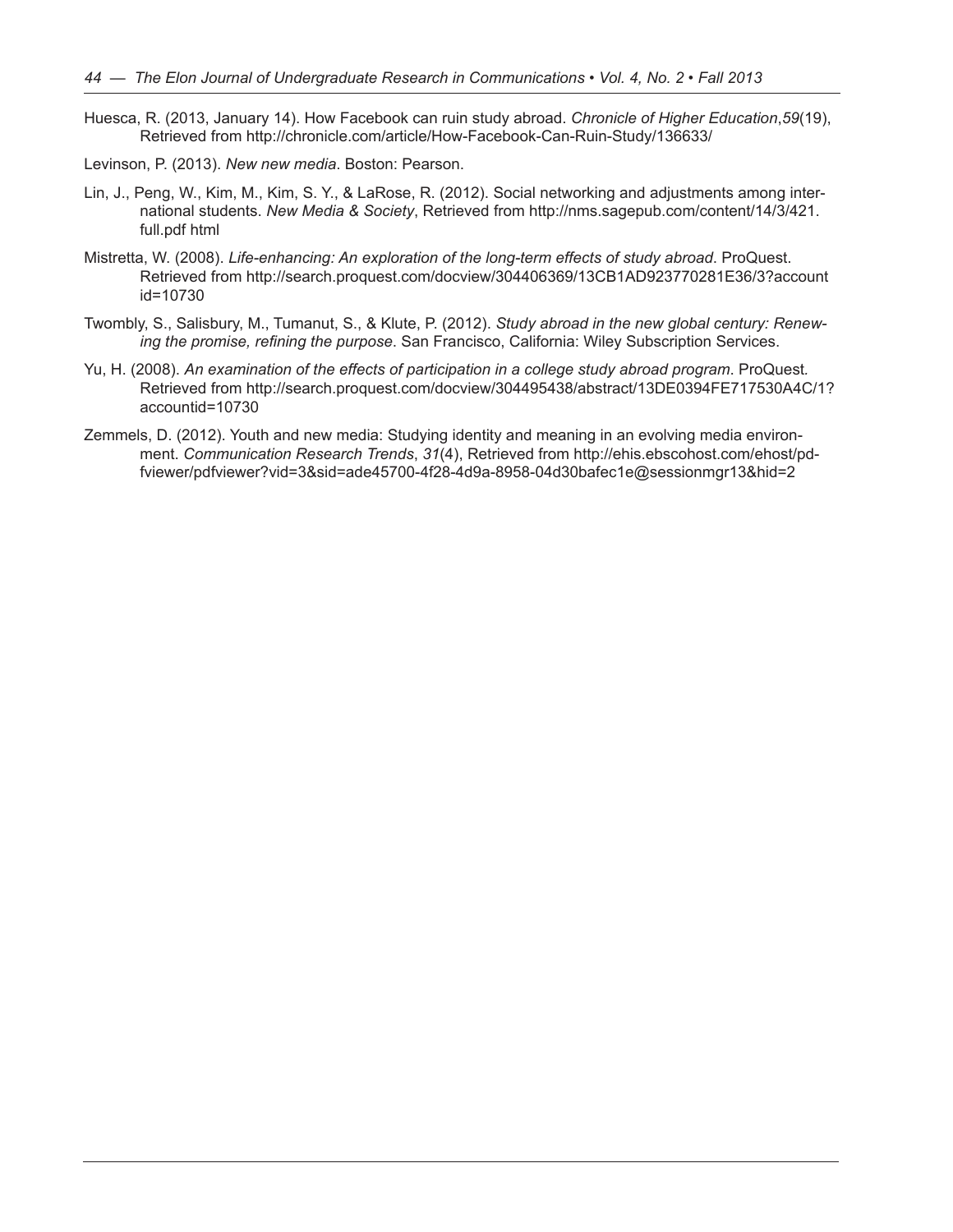# **Appendix I: Survey Questions**

- 1. Age
	- a. 18
	- b. 19
	- c. 20
	- d. 21
	- e. 22
	- f. 23
- 2. Gender
	- a. Male
	- b. Female
- 3. What year did you study abroad?
- 4. Where did you study abroad?
- 5. How long did you study abroad?
- 6. Did you have a cellphone with you overseas?
	- a. Yes
	- b. no
- 7. If so, how often did you use it a day?
	- a. 0-30 minutes
	- b. 30-60 minutes
	- c. 1-2 hours
	- d. 2-4 hours
	- e. 5+ hours
- 8. Did you have access to the Internet/social media on your cellphone?
	- a. Yes
	- b. No
- 9. How many hours a day did you spend on social media while abroad?
	- a. 0-30 minutes
	- b. 30-60 minutes
	- c. 1-2 hours
	- d. 2-4 hours
	- e. 5+ hours
- 10. How often did you communicate with friends/family in the US?